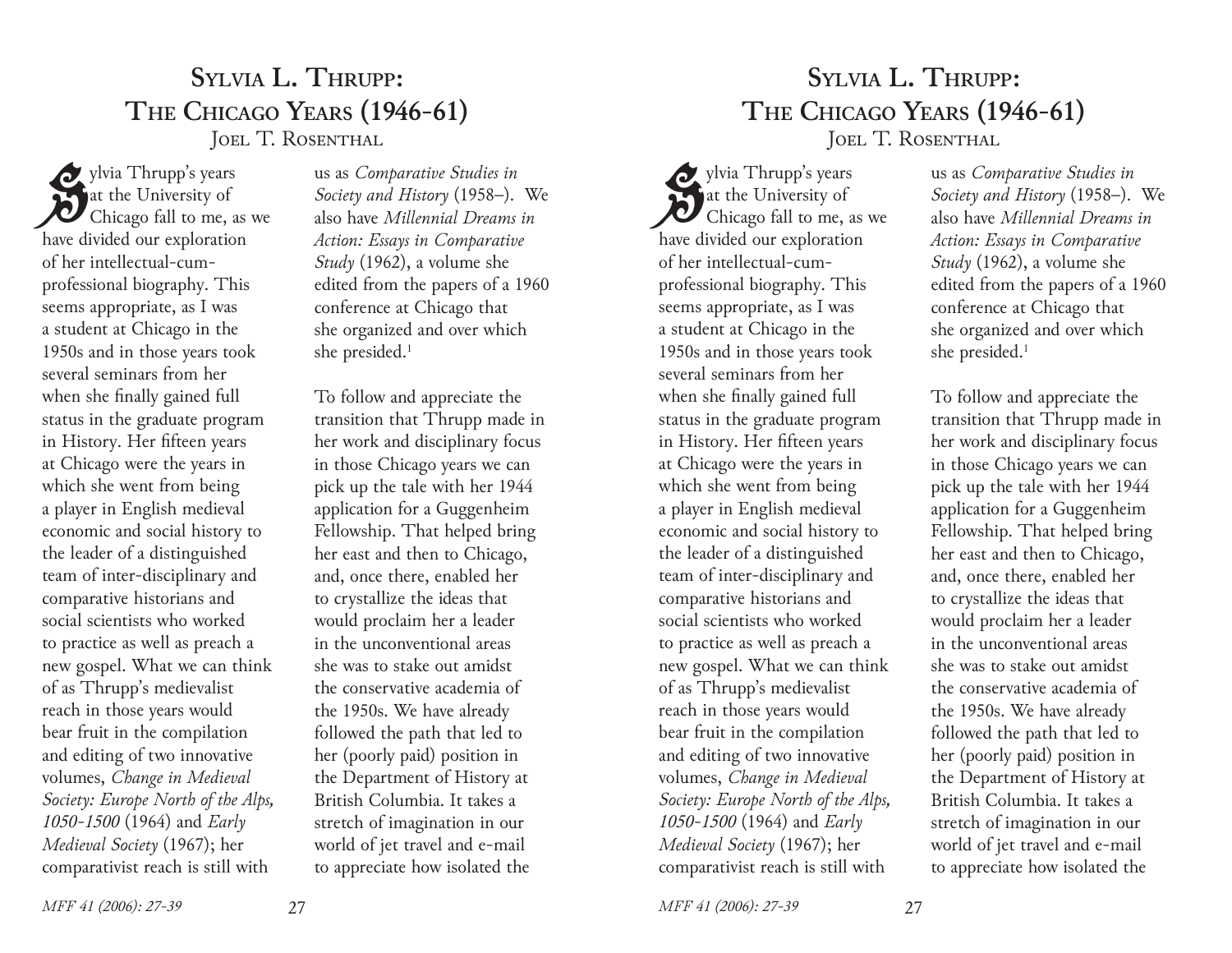Canadian Northwest was in the last years of WW II, even at UBC. As an ambitious historian with a research agenda that had been long on-hold, Thrupp had been sorely stretched at UBC by a heavy teaching load and the difficult access to a major library, let alone to archives. She spoke wistfully of the occasional trip to the University of Washington in Seattle where H. S. Lucas had built a good collection of medieval material.2 Her feelings of isolation and stagnation were doubtlessly compounded by a heavy dose of sexism that contributed to her second-class citizenship–as marked by the pay cut she took in going from high school to university teaching. I suspect that collegial jealousy based on gender was further fueled Thrupp's outspoken style and her fancy research credentials from London.

Thrupp's ambitions in 1944, as spelled out in her Guggenheim application, were to flesh out the material of her London thesis for a book, and this meant coming east to do more research and to renew contacts made in the 1930s. Note the broad sweep of her Guggenheim proposal: "To analyse the theoretical assumptions regarding social structure, and the ethical teaching associated with this theory, in the writings of Albertus Magnus, St. Thomas Aquinas, and Duns Scotus. The work is intended to serve as foundation for a set of comparative studies of social thought as exhibited in other selected writings of the period 1250-1350."3 Not exactly a modest proposal. Although she never completed this project *per se*, this looks like the very early stages of her transition from an archivally-oriented medievalist to one who would focus on large patterns of social structure and change. How much she already anticipated this future is impossible to determine but, looking back, we can sense that the seeds were being planted.

In tracing Thrupp's development and career, I do her an injustice her if I depict her in 1944 as some kind of academic rube from the wilds of the Northwest, eager to come east to sit at the feet of the sages. She had made her way to the University of London and had prospered in the competitive world of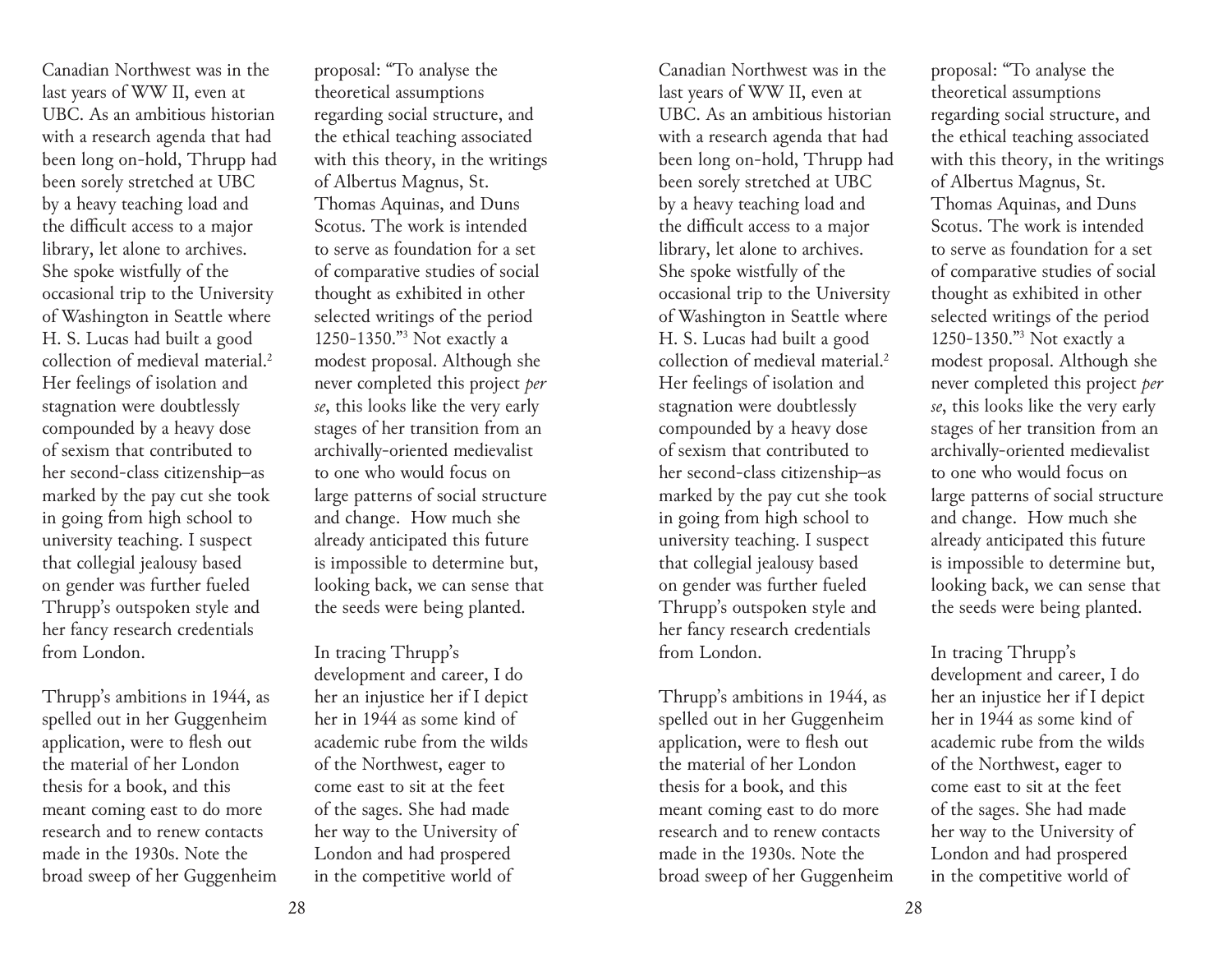the legendary Power-Postan seminar. She had published a major paper in their volume of collected essays and she had enlisted Eileen Power's magisterial aid in landing a commission to subsidize her time in London and that resulted in her *The Worshipful Company of Bakers* (1933). She was a fellow of the Royal Historical Society and a member of the Royal Economic Society, as well as of the Medieval Academy. When assembling her Guggenheim application–replete with those typos and scribbles that mark the paperwork of an earlier world–she lined up references from such luminaries as Postan, Frank Knight of Chicago (an economist), N. S. B. Gras of Harvard, E. F. Gay of the Huntingdon Library, R. M. MacIver of Columbia (a political scientist), and Frederick Lane of Johns Hopkins. Though their recommendations reflected varying views about the feasibility of her project they all wrote on her behalf, impressed by her ambition and her potential for bold and widesweeping work.<sup>4</sup>

The effort paid off; she got the much-coveted Guggenheim

Fellowship and a new day was about to dawn.<sup>5</sup> During the course of her fellowship year, she was offered a position as an assistant professor in the College of the University of Chicago. When she joined the Social Science Staff there in 1946 the College was an entity separate and apart from the Division of the Social Sciences, which means that she was not a member of the History Department. In fact, Thrupp did not teach a graduate history seminar until 1958, by which time the College had lost its autonomy and its faculty could teach in the divisions.<sup>6</sup> But in tracing her intellectual and academic development I think that her decade-plus of exclusion from the History Department was very much to her advantage. She was doing most of her teaching in Social Science II (Soc II)–the second in a three year sequence required of all students in The College. Soc II was innovative and exciting. Instead of indicating that we would look at sociology, anthropology, and psychology, and in lieu of a textbook, we had a syllabus of primary readings focused on "personality and culture." The complicated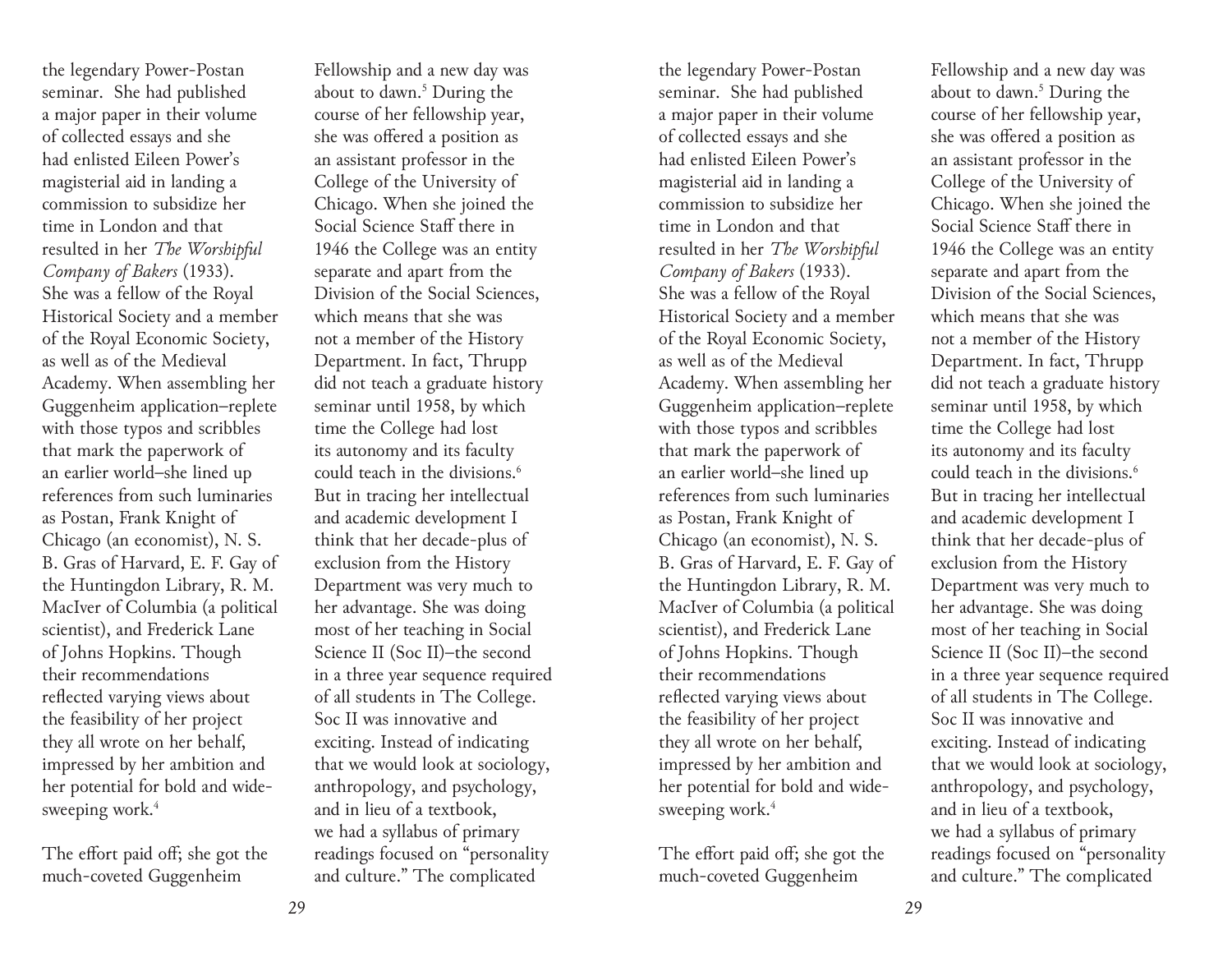ramifications of this inquiry were explored by way of Marx and Engels, Freud, Margaret Mead, Ruth Benedict, Adam Smith, Malthus, Max Weber, William Lloyd Warner, and Everett Hughes, among others. Given the direction in which Thrupp's thinking was moving by the late 1940s it is likely that this home base was more challenging and congenial than the bread-and-butter courses of the History Department, or even of the College's own Western Civ(ilization) course.

So not only did Thrupp's main assignment in The College give her a push in a direction she was happy to go–that of comparative or interdisciplinary social science–but she was learning to function as a team player in a staff-taught course. All the College courses were taught from a common syllabus by a group of men (and a few women) who met on a regular basis to debate the material being covered and the readings chosen for that year. So if Thrupp was getting a cold shoulder from the History Department she was, as a member of the Soc II staff, meeting regularly with

colleagues to assess the readings and topics. Moreover–and of considerable significance in the evolution of her thought and the subsequent course of her career–her colleagues on that staff in the late 1940s and early 1950s included Daniel Bell, Reinhard Bendix, Philip Hauser, Bert Hoselitz, C. Wright Mills, Barrington Moore, Benjamin Nelson, Ed Shils, Milton Singer, Lewis Coser, Reuel Denney, Morris Janowitz, and David Riesman–which is pretty much a who's-who of American social science. Thrupp was playing on the A Team; heady stuff after those lonely years in the Pacific Northwest.

But to set Thrupp into the lofty context of her Chicago colleagues is not to offer her up as the new kid on the block, to be seen but not heard. In 1948, her *Merchant Class of Medieval London, 1300-1500*  had appeared, bringing major scholarly credentials, a boost in self-confidence, and perhaps a raise in pay. Though this was to be the only soup-to-nuts book she ever wrote, its half centuryplus in print gives an idea of how it helped set the paradigm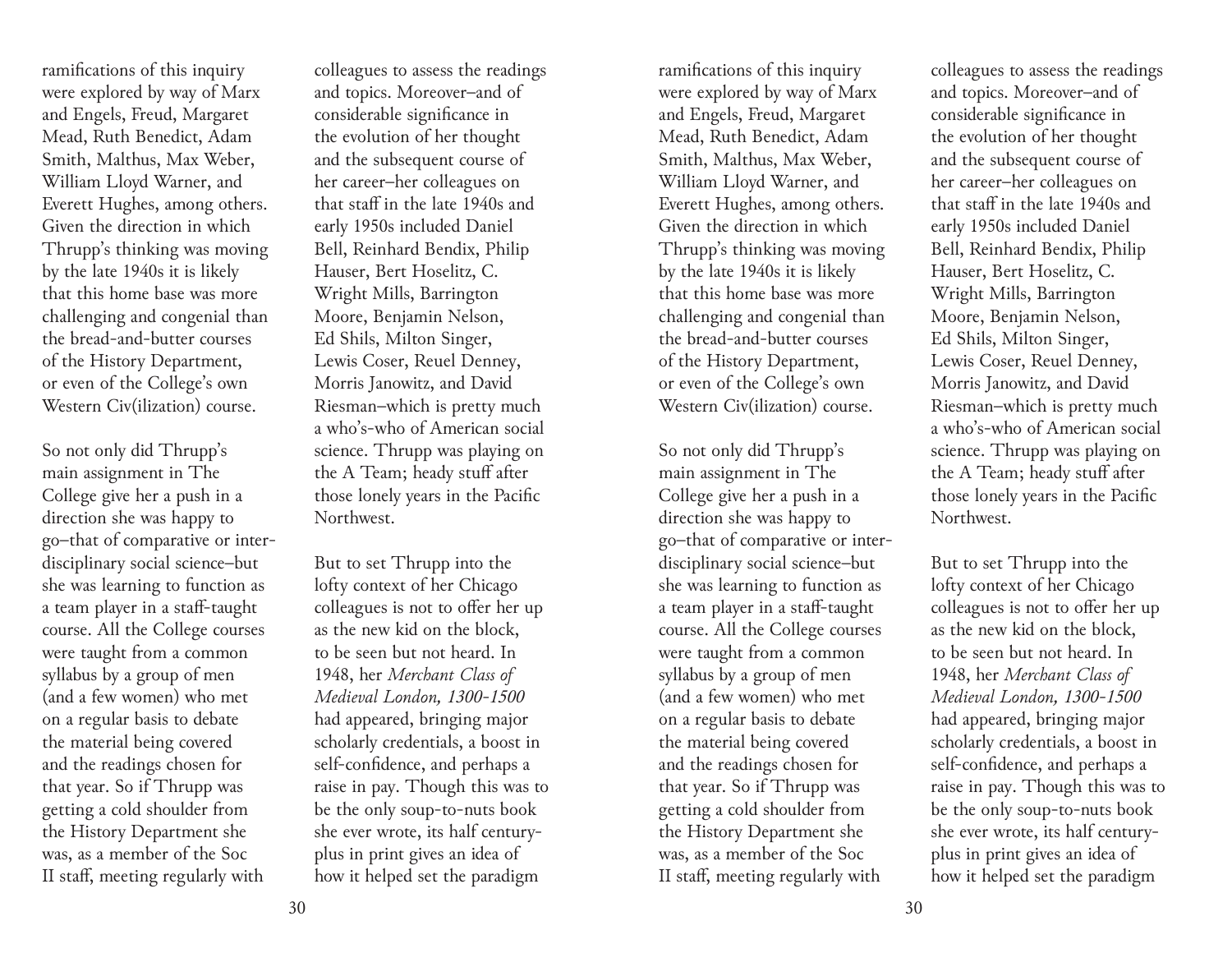for the study of medieval urban history. By the time her monograph came off the press Thrupp was beginning to think of turning to more synthetic and comparative work. She was certainly pleased that her London work was now in print. In fact–presumably to give closure to the topic–she had resisted solicitations to expand its scope; she had told the Guggenheim Foundation that the University of Chicago Press had suggested," that I produce a general book on medieval social theory." But this would have to wait, since "a good many preliminary studies are needed before a good general survey could be written. My own contribution will be limited to social thought in England in the later middle ages."7

Where to turn? These were conservative times; universities were happy if they could escape the scourge of McCarthyism and his inquisitors, and the University of Chicago, after the turmoil of the Hutchins years, had neither money nor enthusiasm for many new departures. If one were an historian at Chicago in those days, with a growing interest

in cutting across sacrosanct disciplinary and departmental lines, how to go about it? Given that the social science departments at Chicago, other than History, were among the best in the nation, the logical answer was to seek likeminded colleagues already on the campus. And this is exactly what Sylvia Thrupp did as she began to focus on projects that looked to problems and social themes, rather than disciplines and their prescribed agendas. The inter-disciplinary focus that had made Soc II such a challenge was now to be replicated to yoke history to sister fields, but now for research and publication rather than undergraduate instruction.

Thrupp was an old and close friend of the distinguished Chicago sociologist Everett Hughes (who probably helped bring her to Chicago in the first place).8 She–or she and Hughes–found a ready and willing ally in Gustave E. von Grunebaum, Professor of Arabic and Islamic Studies. He, too, was a fish out of water at Chicago and he was working with colleagues in Anthropology and area studies.9 Thus an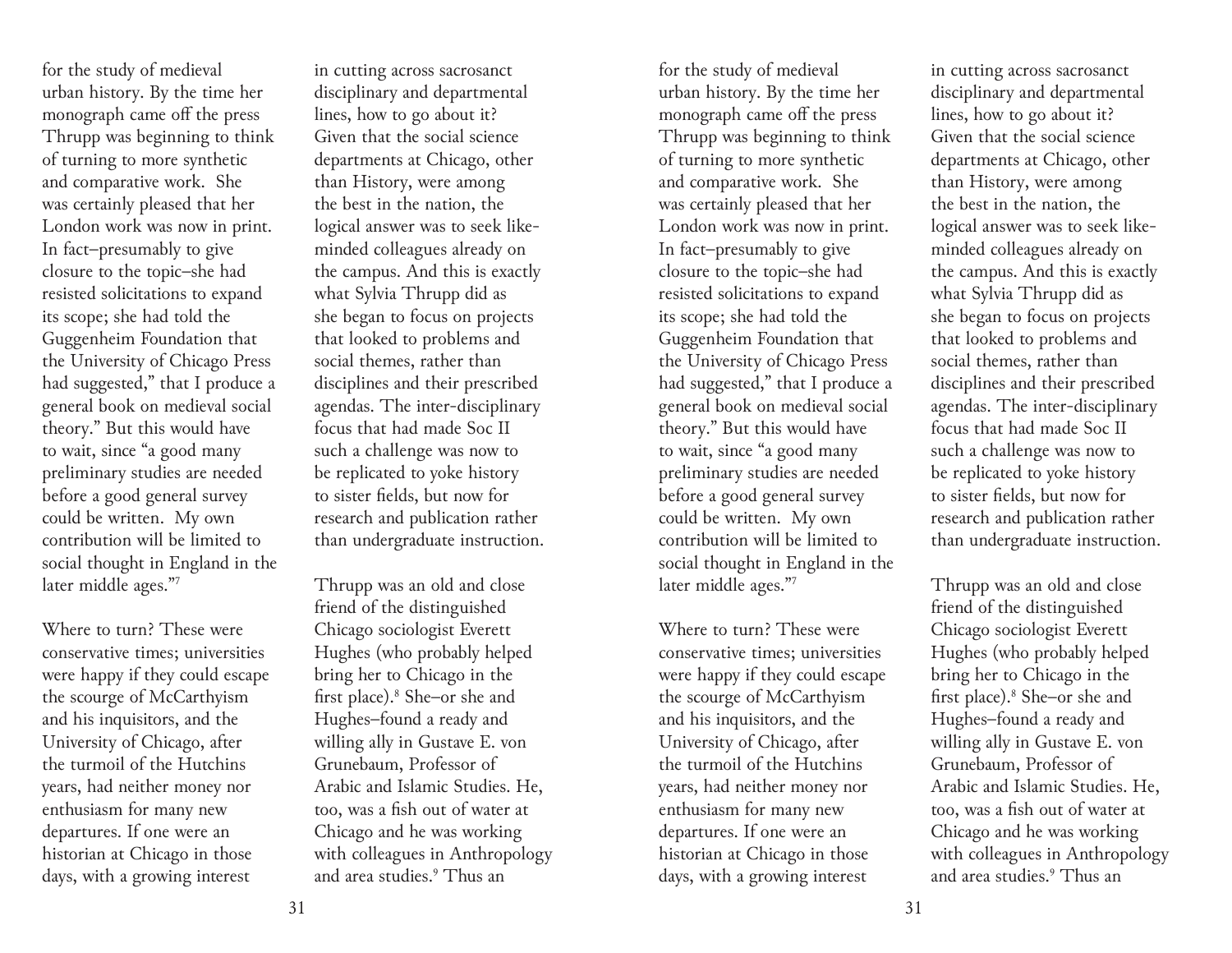unorthodox and innovative troika was formed–one with a broad view of the horizon and ambitious plans to yoke the historical past and the global present. With Thrupp as the driving force they laid groundwork for a seminar on "The City in History." This was to draw scholars from the U.S. and abroad–and from a wide range of disciplines–and could it be institutionalized it might become the first step toward a journal of comparative studies. Her efforts on behalf of this "great transition"–culminating in 1958 with the launching of *CSSH*–would claim most of Thrupp's time and energy from the mid-1950s through the 1960-61 when she went to the University of Michigan as the Alice Freeman Palmer Professor of History.

Her commitment to the enterprise becomes clear from Thrupp's *cv* for her Chicago years. Her record after *The Merchant Class* mostly testifies to her (successful) efforts to emerge as a sage, a director of the orchestra. Beyond *The Merchant Class*–published in 1948 but virtually completed when she arrived in 1946–the

record is mainly in the direction of exploratory ventures, think pieces, and advocacy, than of medieval scholarship; bridgebuilding between history and other social sciences, especially sociology, claimed more and more of her time. For the 1950s, we have five articles plus an edition of William Scott's seventeenth century treatise, *An Essay of Drapery*s (1953). The latter seems a by-product of her Guggenheim project, though it is a good leap from the economic views of Duns Scotus to an argument that the profit motive is morally sound. She spent much of the Guggenheim year at Harvard, which probably explains why Scott's treatise was published by the Kress Library of the Harvard Business School. Her only other paper closely related to the Guggenheim project, "Entrepreneurial History and the Middle Ages," appeared in the 1951 *Bulletin of the Center for Entrepreneurial History.* Otherwise–except for a paper on the alien population of fifteenth century England (*Speculum,* 1957), an issue of long term interest–she preached the gospel of interdisciplinarity, going where she was welcome and talking to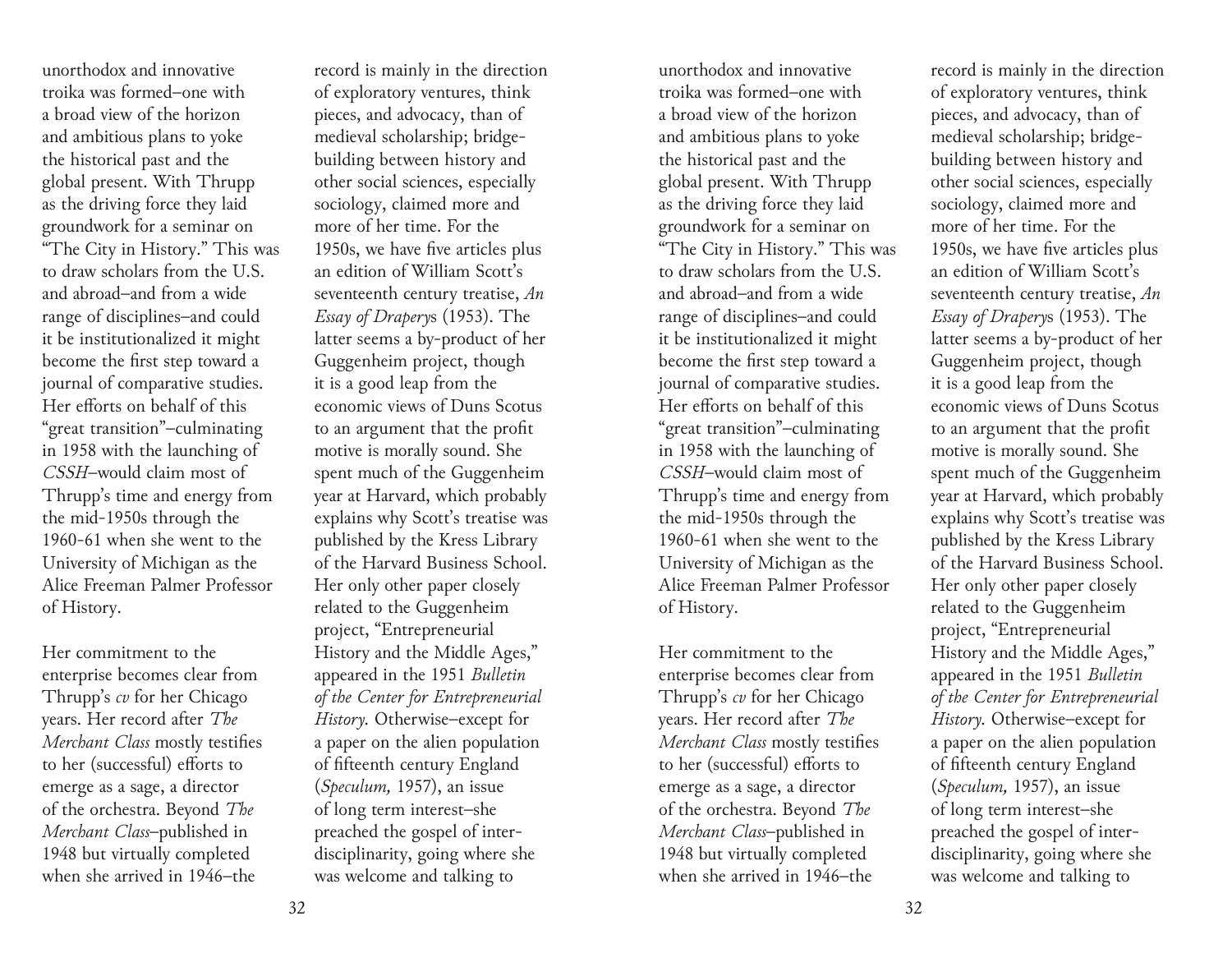the already-converted or the willing-to-be-converted. There are papers, probably from talks, in *Sociology and Social Research, The Journal of Economic History,*  and *The American Journal of Sociology*. 10

Thanks to the kindness and organization of the University of Chicago's Special Collections in the Regenstein Library, the papers of Thrupp's friend and co-worker, Everett C. Hughes, enable us to delineate the stages whereby she moved toward comparative history and the creation of her journal. As early as 1953 Thrupp, Hughes, and von Grunebaum were hitting on the Ford Foundation for money (\$45,000) for their seminar on urbanization. With Ford Foundation money it came to life and drew such luminaries as G. L. Haskins from Pennsylvania, Gaines Post and R. R. Reynolds from Wisconsin, and Philippe Wolff from Toulouse. Thrupp's report on the seminar spoke proudly of an effort "to promote comparative study of the growth of towns in differing historical contexts" that relied heavily on medieval data.<sup>11</sup> By 1956, Thrupp and her

associates were looking to create a journal that would embody and institutionalize the kind of work that was being done in the seminar. There was never a shortage of idea; as far back as 1954, she sent a memo to Hughes about the significance of small towns, places "that never became any great shakes," a full generation before Rodney Hilton steered us in this direction. Letters soliciting supporters and editorial board members were making the rounds: Crane Brinton, Sidney Painter, Meyer Schapiro, and Eric Wolf, to name but some of them, and in the meantime negotiations were being conducted with Mouton in the Netherlands for the publication of *CSSH.* Colleagues came aboard, sometimes with a check from their institution in hand (Joseph Strayer–whom years later Thrupp would marry–came to the editorial board with \$500 from Princeton).

The journal appeared for the first time in 1958 and three years later Thrupp left Chicago for Michigan where she would teach until her retirement. To appreciate the magnitude of what she had accomplished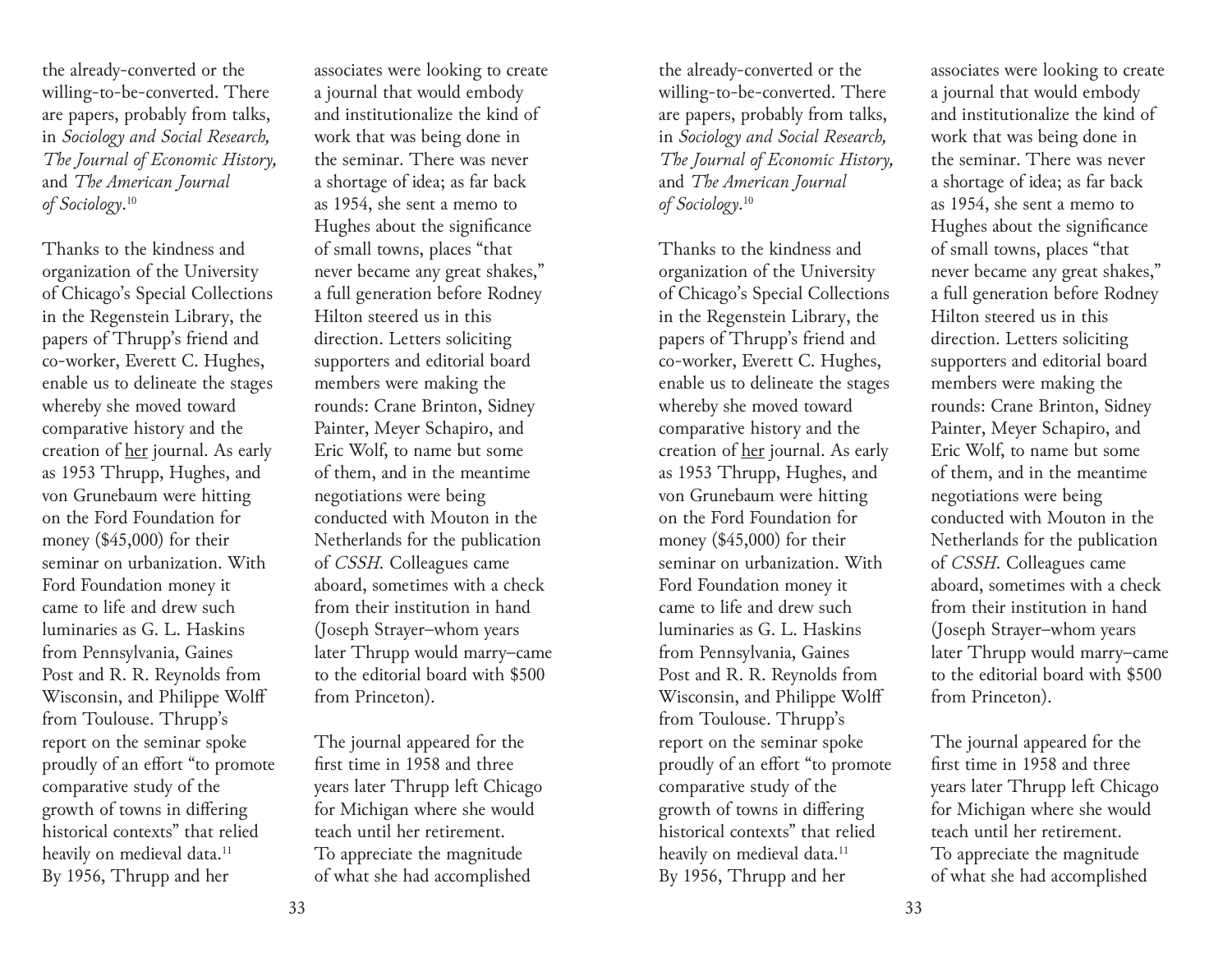we should revisit the academy of the 1950s. If I have dwelt heavily on the conservatism and sexism of her history colleagues at Chicago I suspect that they were but typical for that day and age. Few universities had much to brag about when it came to diversity of focus or of personnel. It was a very provincial world; as yet no English translation of Marc Bloch, no E. P. Thompson, no Lawrence Stone, no Braudel for our shelves or seminars. The "new social history" was as yet unborn, those exchanges between Evans-Pritchard and Keith Thomas on the interplay of history and anthropology still in the future. The Department at Chicago had but two women (counting Thrupp, who had entered by the side door), one Latin Americanist, perhaps a couple of Asianists, and only von Grunebaum for the Near East. The historian of medicine was based in the medical school and for an innovative program like "religion and history" one had to go to the Divinity School.

Suffice it to say that it was a different world in terms of the historical discipline, and Sylvia Thrupp set out to make a change. To a remarkable degree she did, and her challenges were even more threatening given her sex, her sharp tongue, and the coterie of friends she was able to line up. If we look at the editorial board of the initial *CSSH* we have a roster that proclaims international and inter-disciplinary contacts: nine colleagues from four universities and in seven fields. For the consulting editors: 17 universities, eight countries, 12 academic disciplines. Of this group, among such great names as Raymond Firth and Claude Lévi-Strauss, Thrupp was the only woman. Moreover, she and she alone was listed as "editor."12

Her Chicago days were ending and it is not my purpose to go through the early years of *CSSH,* rich though they are with Thrupp's editorials and reviews. It all bore her stamp. From the start she had insisted that the world under examination meant every nook and cranny of the globe, not just the USA and Europe. The journal was to be as broad in geographical reach as in chronological and disciplinary ones. Days of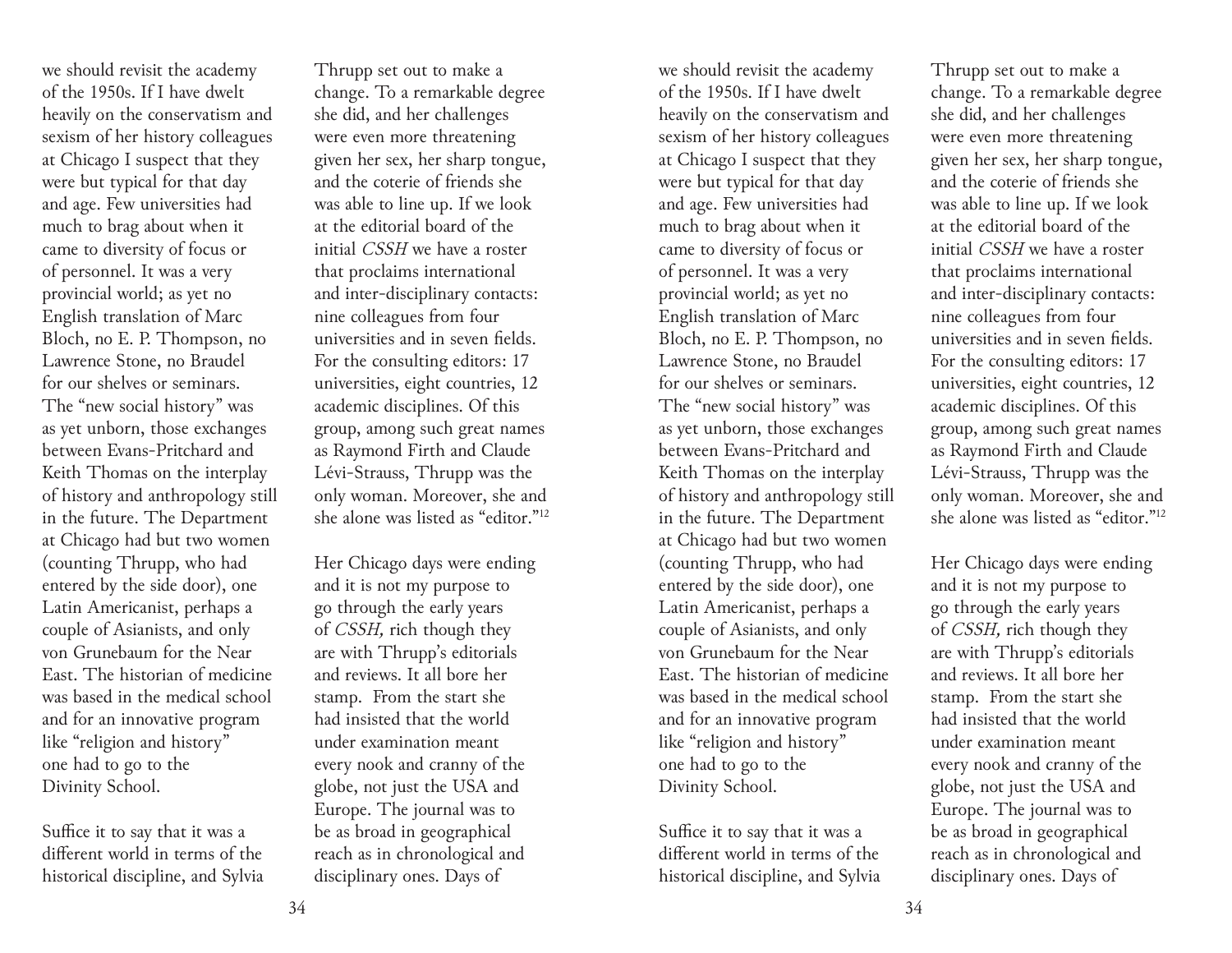honor and influence lay ahead when Thrupp left Chicago for Michigan, taking her brainchild along with her. But the pioneering days were over; the revolution had been launched and was now running on the rails. Sylvia Thrupp was a prophet who worked to see that her time did come. In approach or method–I am reluctant to say in philosophy–she was a structural functionalist from her very first research, with an early and sustained concern for social history and a sociologist's agenda (and interests she pursued while working on an SSRC grant in the mid-1930s were along the lines she could later develop in depth). From the mid-1950s, as her bibliography indicates, she was becoming more concerned to chart pathways–for herself and for others–than she necessarily was to follow them, let alone to do much "new" research. But she had a real flair for asking penetrating questions about how things worked and how we could grasp the way in which they were inter-related, and if one worked with or around her this distinctive approach always loomed large.<sup>13</sup>



In later years, Sylvia Thrupp was firm about proclaiming that she was not a feminist, nor had she been a victim of academic misogyny. I think she chose to underplay or deny those earlier years when she–a fellow of the Royal Historical Society–was denied access to Chicago's graduate students. We know that in her days in British Columbia she had chafed against the confines of provincial society. She was not an easy colleague, and her outspoken style and her flair for eccentricity must have been used against her–a self-fulfilling prophecy about female colleagues. But even as a graduate student I realized that she–excluded from the old boys club–was forming her own club, and that it was a different and probably an interesting club at that. Working under her supervision was not easy. A seminar on comparative urbanization led me to read widely though to what end was never clear. Another, in which we helped transcribe the freeman entry rolls of Canterbury–which she eventually published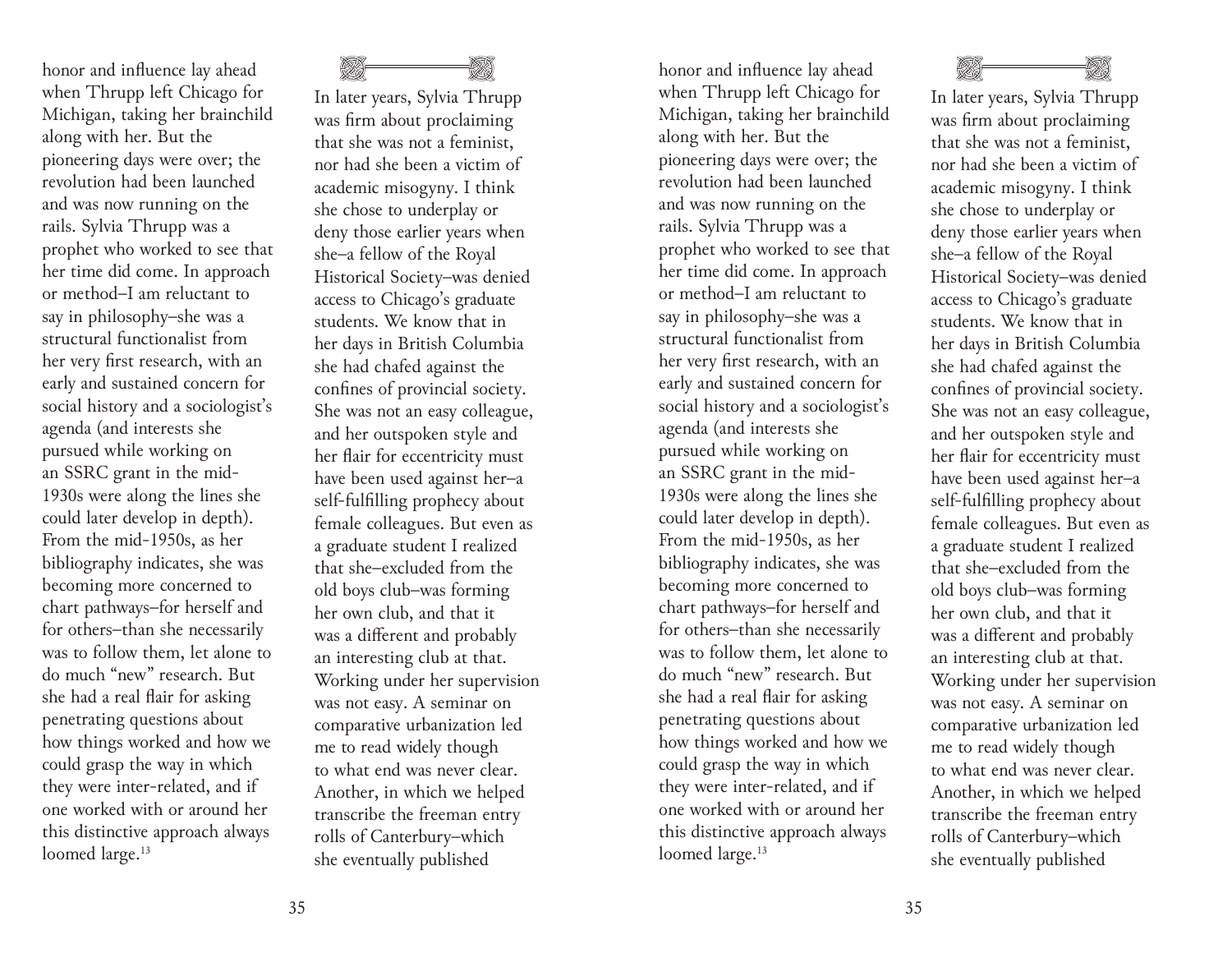with the Kent Archaeological Society–would have been more rewarding had we been told at the start, rather than at the finish, the purpose of the list of names we struggled to decipher on her rickety microfilm reader (though compensation in this case came in the form of hot rum drinks in her book-lined apartment).<sup>14</sup>

So it was not all wine and roses. It would be easy to conclude by asserting that Thrupp was a scholar ahead of her time and that the History Department at Chicago done her wrong. There is much to this; sexism and personal animosity, as well as her outspoken devotion to an idiosyncratic enterprise, denied her much that should have been hers, at least for a long time. But there was also a lot of good news. At Chicago she found room in which to spread her wings and she found colleagues–if not among the historians–who were eager to help her turn her project, or her dream, into reality. She learned to become a team player, which came by art rather than nature. She was a better prophet than an expositor. She could explain matters in a wayward

fashion as though her auditor already had the benefit of a prior conversation on which to ground this one. She could be elusive and allusive when a little old fashioned explication might have settled some of the dust. Nor was she always inclined to honor the adage about honey being a better draw than vinegar.

But for all these shortcomings she was a towering figure. That my alma mater did not cosset her so she remained there to wind up her academic is hardly to their credit, though the same institution also lost Thorstein Veblen and John Dewey over the years and was not unduly concerned. On the other hand, fifteen years of teaching and scholarship at Chicago is hardly a flash in the pan. The University provided her with an intellectual community of major scholars in a wide range of fields. It assigned her to the most innovative and interdisciplinary social science course going in the land. The setting was right, the opportunity was there. She had the wisdom to recognize the setting, the drive to take advantage of the opportunity, the perseverance to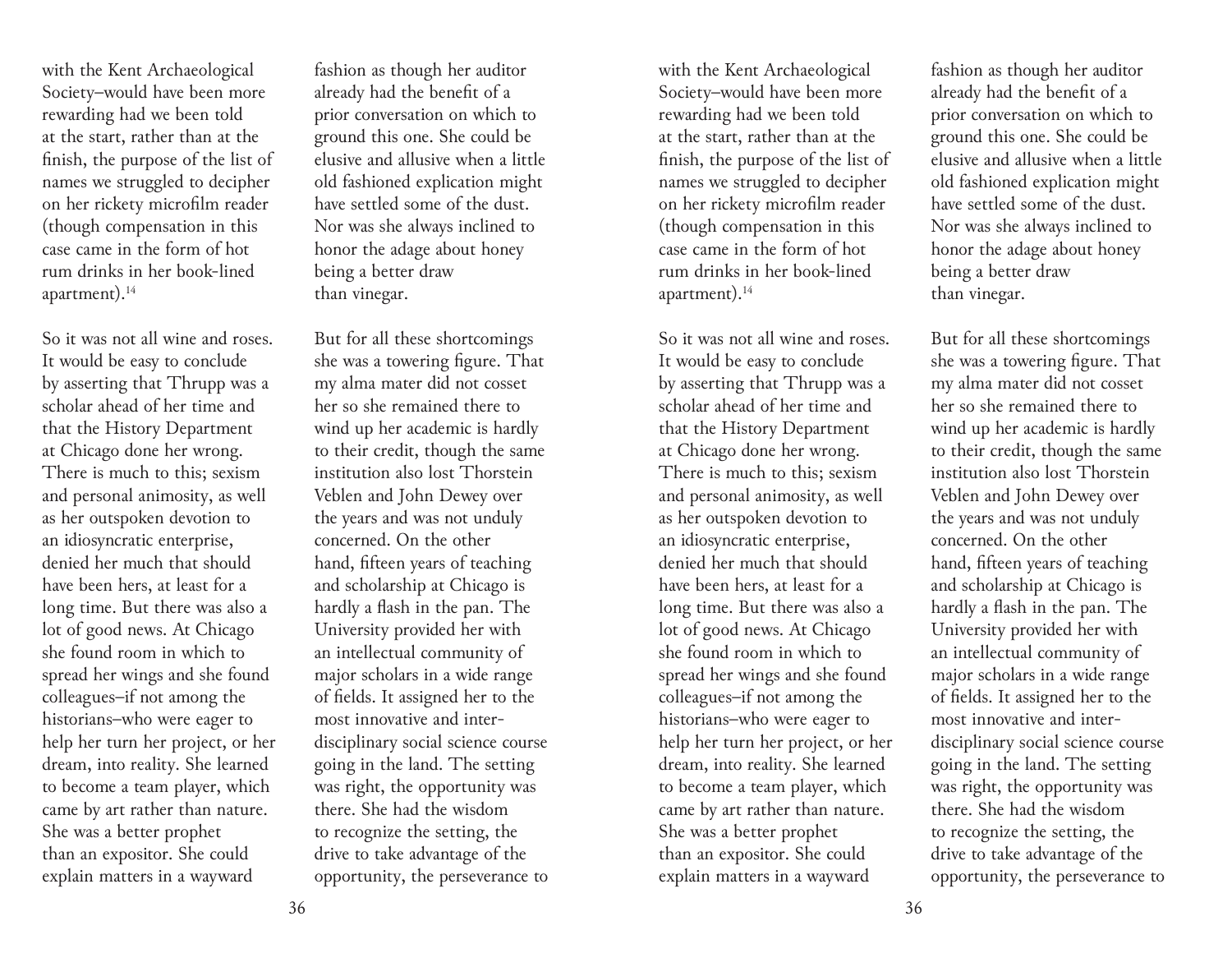deliver the goods. Her journey was often difficult, often poorly rewarded, often questioned by those who might have known better. If so, the more power to her. She had a vision and she made it work. Not a role model, perhaps, but an inspiration.

## *State University of New York at Stony Brook*

## END NOTES

<sup>1</sup> The bibliography of Thrupp's publications following this article is based on that compiled and published by Raymond Grew and Nicholas G. Steneck in their edited volume, *Society and History: Essays by Sylvia L. Thrupp* (Ann Arbor: U Michigan P, 1977), though where possible we have added the page numbers for articles, review articles, and chapters. *Society and History* is a collection of some of Thrupp's writings and also a tribute to her with introductions by colleagues (Philippe Wolff, M. M. Postan, Eric R Wolf, and Thomas C. Cochran) to cover various problems and themes that engaged her: social structure and change, demography, methodology, etc. *Comparative Studies in Society and History* is referred to as *CSSH* in the rest of this paper.

2 Much of my material on "the Chicago years" is derived from the papers of Everett C. Hughes in the Department of Special Collections of the University of Chicago's Regenstein Library (and available through the courtesy of the Library staff ). I have

mostly drawn on the Hughes Papers, box 63, folder 9, box 64, folders 1- 3, and box 79, folder 6. In addition, though not as pertinent to the prelaunch years of *CSSH* are the papers of Lloyd Fallers: Fallers Papers, box 15, folders 3 and 79 (and Thrupp wrote an obituary notice for Fallers, *CSSH* 17(1975), p. 509. In a letter to Hughes in 1942, Thrupp lamented the lack of intellectual life at UBC: "one might almost live in a cell." Her reference to trips to the University of Washington is in her application for a John Simon Guggenheim Fellowship. Her application for a Guggenheim Fellowship was made available through the courtesy of G. Thomas Tanselle, Senior Vice President of the Foundation.

<sup>3</sup> As stated in her application to the Guggenheim Foundation. It was a simpler world; other than responses to set queries, she only had to write 1.5 pages of prose on prior work (including references to an SSRC post-doc, 1934-35), and then another 3 pages or so detailing her research plans.

<sup>4</sup> By today's standards the letters were very moderate in tone, this evidently being sufficient in a smaller academic world and from men of considerable distinction. One senior figure said she was unusual in her ability to combine ideas with facts and to use the ideas as her guide for painstaking and critical historical research. Another was impressed by the way she was already showing an interest in crossing boundaries, immersing herself in "the social scene." There was approval of the range and originality of her approach, treating historical problems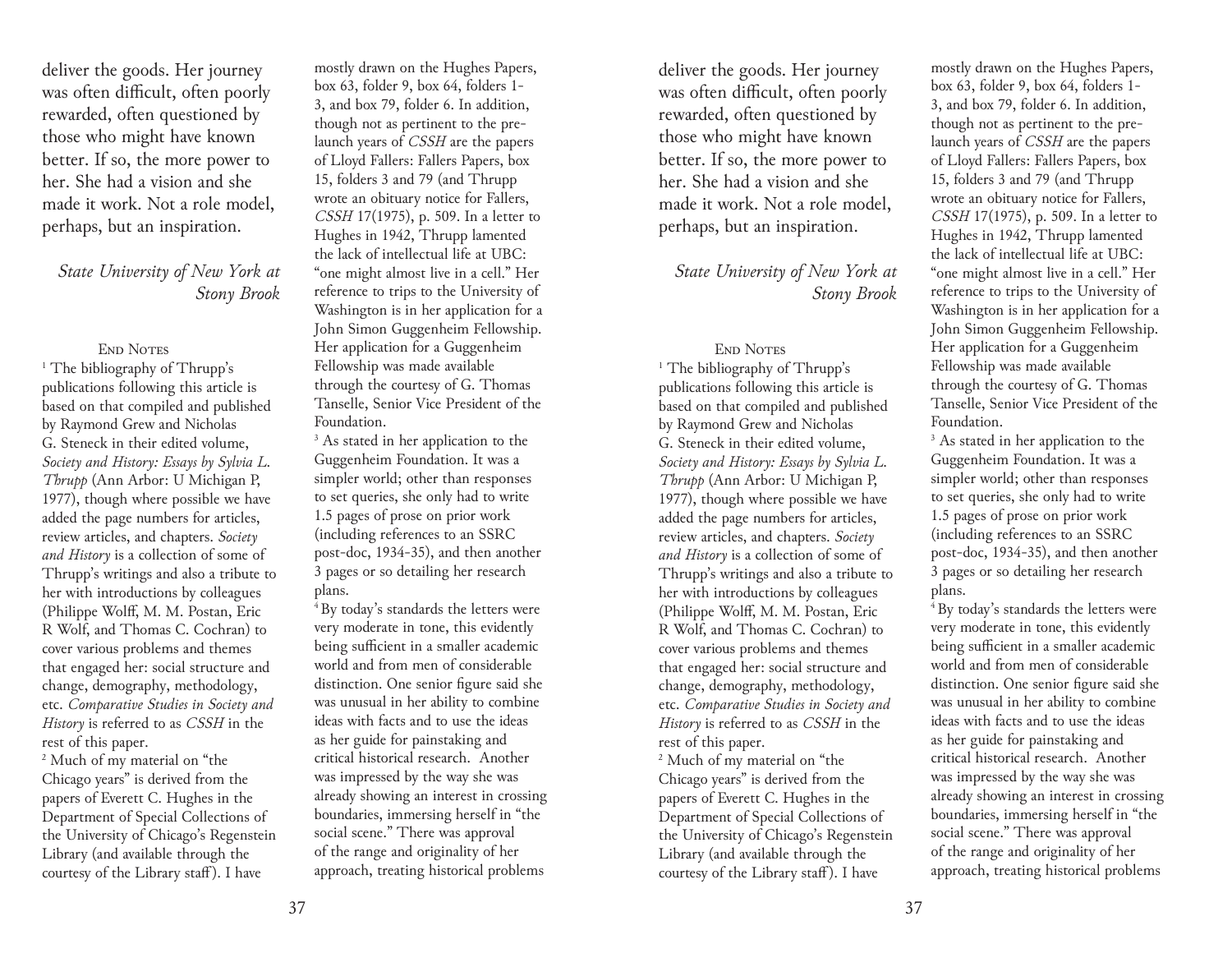as though they were topics "in contemporary sociology." <sup>5</sup> While the Guggenheim Foundation was deliberating the fellowship, Thrupp was offered a one-year position at the University of Toronto (which she accepted for the 1944- 45 academic year). She then spent 1945-46 as a Guggenheim Fellow and accepted the offer from the University of Chicago, in autumn 1946. She was one of five Canadians and the only woman of the group to receive Fellowship that year; her cowinners proposed to work on Milton, the problems of returning veterans, vertebrate embryos, and Canadian trade unionism.

6 Chicago was on a three-quarter academic year, and in 1958-59 she (finally) offered an autumn seminar on medieval Italy, one on 14<sup>th</sup> century England in the winter, and one on English economic and social history, 1350-1450, in the spring (hence the microfilm transcriptions). Her seminar with Hughes and von Grunebaum on Cities, drawing scholars from the U.S. and Europe on a regular basis, was not a listed graduate seminar, at least not to those of us taking History Department seminars.

7 Thrupp tells of this in her closing report to the Guggenheim Foundation.

8 Everett Hughes (1897-1983) was President of the American Sociological Association in 1962-63. He was a wide-ranging sociologist, having written many books and collected studies, including the co-authored *Where Peoples Meet: Racial and Ethnic Frontiers* with his wife, Helen MacGill Hughes (1952). In the undergraduate

Soc II course, we read sections of his *French Canada in Transition*  (1<sup>st</sup> ed., 1943).<br><sup>9</sup> Gustav E. von Grunebaum left

Chicago about when Thrupp did, going to the University of California at Los Angeles (where the UCLA Center for Near Eastern Studies has been named in his honor/memory). He published widely on the history, literature, and culture of Islam in both the medieval and modern periods. <sup>10</sup> The bibliography that appears later in this volume shows this for the work Thrupp published between her (1951) "Entrepreneurial History and the Middle Ages" and the "Editorial" that launched the first issue of *CSSH*  in 1958.

<sup>11</sup>*Speculum* 30(1955), p. 311. Thrupp thanks the Ford Foundation for funding and the French Government for aid in bringing scholars from that country.

12 When she formed the Society for Comparative Studies in Society and History (presumably as the corporation that owned the journal), Max Rheinstein, Professor of Comparative Legal Institutions in Chicago's Law School, was named as the president, with Thrupp as the secretary and treasurer. Another early member of Thrupp's team was Theodore Silverstein, a medievalist in the English Department and yet another well-published scholar in a department with little interest in his field of expertise.

<sup>13</sup> This was both the theme of her editorial comments in the journal and for such presentations as the one she gave at the International Congress of Historical Studies in Moscow ("The